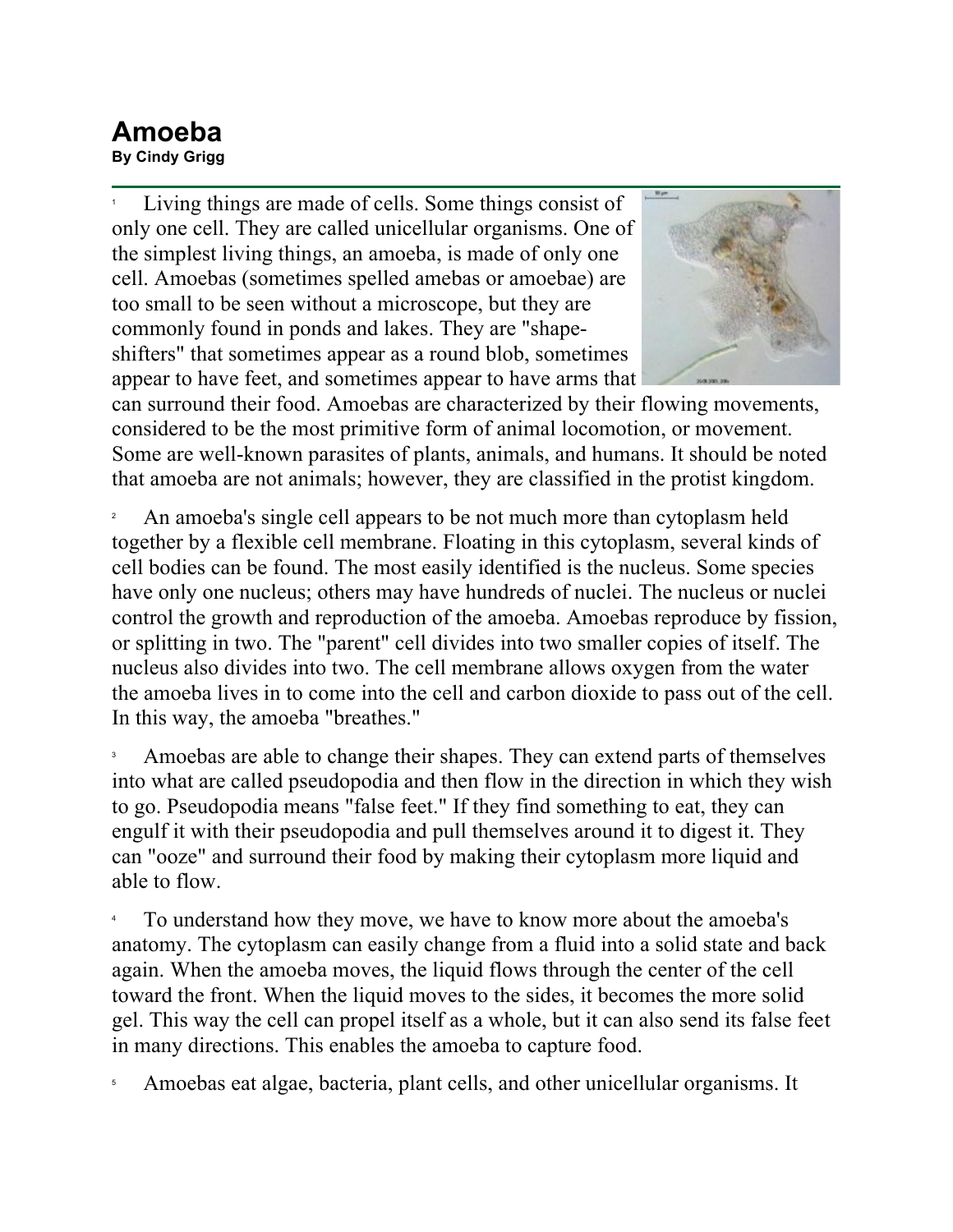engulfs or surrounds its prey and usually forms a kind of dome that makes escape impossible. Then, and only then, does the amoeba touch its prey. Scientists speculate that they must have some sort of chemical detection system since they can find prey without touching it. That's a pretty clever trick for a simple blob! Amoebas seem to use different engulfing tactics to suit the various types of prey. They can detect if prey needs a fast approach, such as a paramecium, or can be feasted on as a slow meal, such as algae that cannot move.

6 Some amoebas are parasites. Amoebic dysentery is transmitted by contaminated water and is well known as travelers' dysentery or "Montezuma's Revenge," particularly in Mexico. The disease causes severe diarrhea and liver infection. It can be treated with antibiotics.

7 Amoebas, though small, are complex and interesting creatures. The next time you look at pond water, imagine what might be living in it!

Copyright © 2010 edHelper